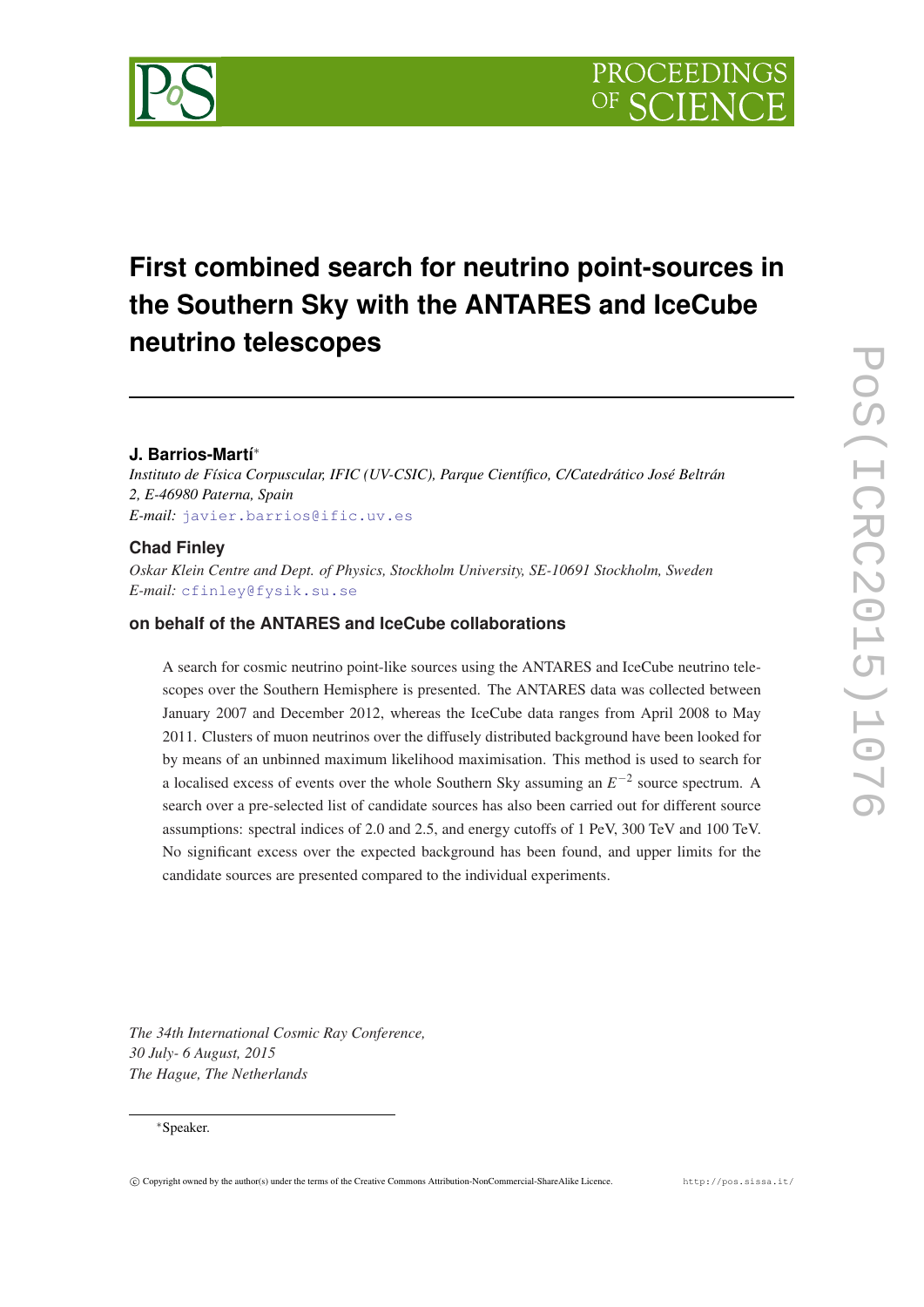# <span id="page-1-0"></span>1. Introduction

Neutrinos offer unique insight into the Universe due to the fact that they interact only weakly. This also implies that their detection is challenging. The field is presently led by the IceCube [[1](#page-7-0)] and ANTARES [\[2\]](#page-7-0) experiments. IceCube is the first detector to reach the cubic-kilometer size predicted to be necessary to detect cosmic neutrino fluxes. Recently, IceCube has reported the crucial discovery of a flux of neutrinos up to ∼ PeV energies which cannot be explained by the background of atmospheric muons and neutrinos [\[3,](#page-7-0) [4\]](#page-7-0). Meanwhile the ANTARES experiment has proven the feasibility of the Cherenkov telescope technique in sea water [\[5,](#page-7-0) [6](#page-7-0)]. While its instrumented volume is significantly smaller than that of IceCube, its geographical location provides a better view of the Southern sky for neutrino energies below 100 TeV. This provides better sensitivity to the many predicted Galactic sources of neutrinos in this part of the sky. The complementarity of the detectors for Southern sky sources allows for a gain in sensitivity by combining the analysis of data from both experiments in a joint search for point sources. The improvement with this combination depends on the actual details of the fluxes, in particular the energy spectrum and a possible energy cut-off of the signal. The energy spectra are not yet known and predictions vary widely depending on the source model.

# 2. Neutrino Data Samples

The data sample corresponds to all events from the Southern sky which were included in the three-year IceCube point-source analysis [\[7\]](#page-7-0) combined with the events in the latest ANTARES point-source analysis [[8](#page-7-0)]. The ANTARES sample corresponds to data recorded from 2007 January 29 to 2012 December 31. The total number of events in this sample amounts to 5516, of which 4136 are from the Southern Hemisphere. The estimated contamination of mis-reconstructed atmospheric muons is of 10%. The IceCube data was recorded from 2008 April 5 to 2011 May 13, with a total number of 146 018 events in the Southern Sky. In contrast to the ANTARES sample, these events are predominantly atmospheric muons rather than atmospheric neutrinos, because the Earth cannot be used as a neutrino filter for directions above the detector.

The fraction of expected source events needs to be calculated in order to estimate the relative contribution of each sample in the likelihood. This quantity is defined as the ratio of the expected number of signal events from the given sample to the expected number from all samples,

$$
C^{j}(\delta, d\Phi/dE_{v}) = \frac{N^{j}(\delta, d\Phi/dE_{v})}{\sum_{i} N^{i}(\delta, d\Phi/dE_{v})},
$$
\n(2.1)

where the total number of expected events for the  $j$ -th sample,  $N^j$ , with a given source declination,  $\delta$ , and a given source spectrum,  $\frac{d\Phi}{dE_v}$ , can be calculated as

$$
N^{j}\left(\delta, \frac{d\Phi}{dE_{v}}\right) = \int dt \int dE_{v} A_{\text{eff}}^{j}(E_{v}, \delta) \frac{d\Phi}{dE_{v}}.
$$
 (2.2)

The time integration extends over the live time of each sample and  $A_{\text{eff}}^{j}(E_{v},\delta)$  indicates the effective area of the corresponding detector layout *j* as a function of the neutrino energy,  $E_v$ , and the declination of the source,  $\delta$ . The declination of a given event is not directly related with the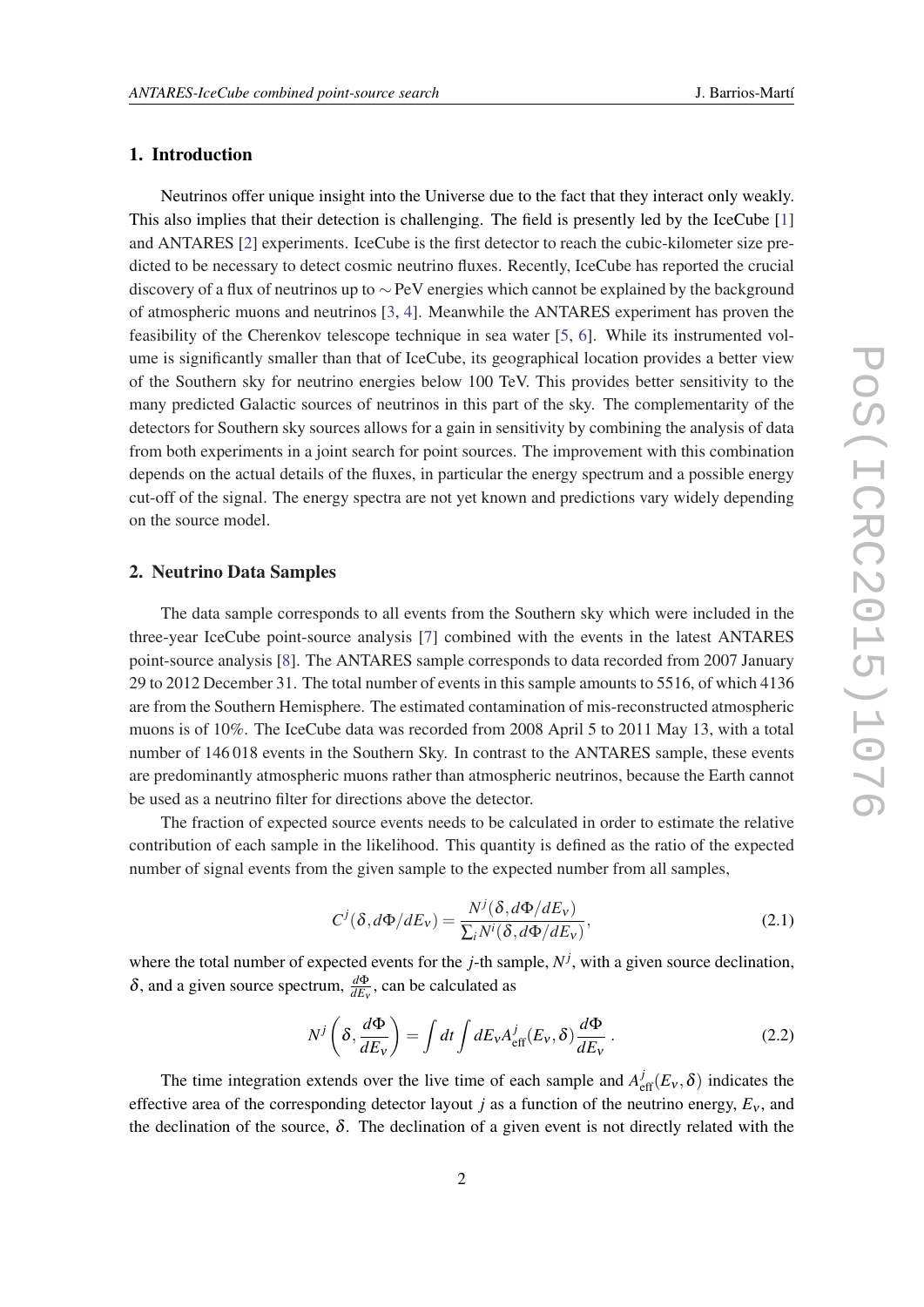<span id="page-2-0"></span>zenith direction in the ANTARES telescope, and therefore, the effective area for a given declination changes at different times of the day. Steady, non time-dependent sources are assumed for this analysis. Therefore, it is possible to integrate the zenith dependence for the considered period.

Since each detector layout has a different response depending on the neutrino energy and declination, this relative fraction of source events needs to be calculated for different source spectra and source declinations. Figure 1 shows the relative fraction of signal events for an unbroken  $E^{-2}$ spectrum, which corresponds to the standard first order Fermi spectrum [[9](#page-7-0), [10\]](#page-7-0). In this case, there is a significant contribution from all samples over most of the Southern Sky, with the ANTARES contribution being more significant for declinations closer to  $\delta = -90^\circ$ , and IceCube for declinations closer to  $0^\circ$ .

Other source assumptions are also considered in this analysis. The relative fraction of source events is also calculated for an unbroken *E* <sup>−</sup>2.<sup>5</sup> power-law spectrum, as suggested in recent IceCube diffuse-flux searches [\[11](#page-7-0)], and for an  $E^{-2}$  spectrum with an exponential square-root cut-off ( $\frac{d\Phi}{dE}$   $\propto$  $E^{-2} \exp \left[-\sqrt{\frac{E}{E_{\text{cut-off}}}}\right]$  for energy cut-offs of 100 TeV, 300 TeV and 1 PeV, since a square-root dependence may be expected from Galactic sources [[12\]](#page-7-0). Figure [2](#page-3-0) shows the relative fraction of source events for these cases. Compared with an unbroken  $E^{-2}$  spectrum, the contribution of high energy neutrinos in all of these cases is lower, and therefore the relative contribution of the ANTARES sample increases.



Figure 1: Relative fraction of signal events for each sample as a function of the source declination for the case of an *E* −2 energy spectrum. The orange, blue, and yellow shaded areas correspond respectively to the IceCube 40, 59 and 79-string data samples, and the green shaded area indicates the ANTARES sample. The relative fraction of signal events is used as part of the likelihood function calculation during the search.

#### 3. Search method

An unbinned maximum likelihood ratio estimation has been performed to search for excesses of events that could indicate cosmic neutrinos coming from a source. In order to estimate the significance of a cluster of events, this likelihood takes into account the energy and directional information of each event. The data sample to which an event belongs is also taken into account, due to the differences in detector response. The likelihood, as a function of the total number of fitted signal events,  $n<sub>s</sub>$ , can be expressed as

$$
L(n_s) = \prod_{j=1}^{4} \prod_{i=1}^{N^j} \left[ \frac{n_s^j}{N^j} S_i^j + \left( 1 - \frac{n_s^j}{N^j} \right) B_i^j \right],
$$
 (3.1)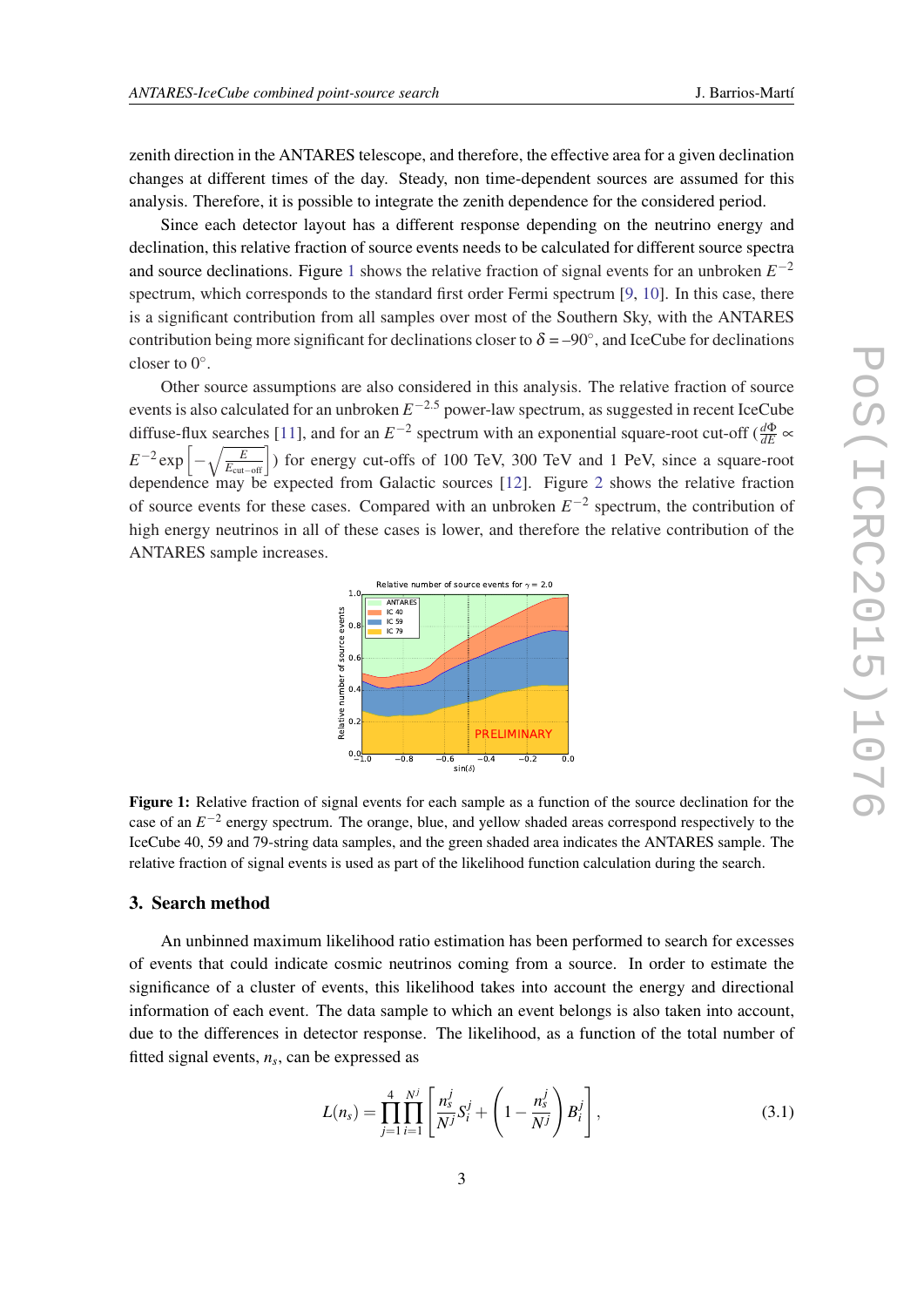<span id="page-3-0"></span>

Figure 2: Relative fraction of signal events of each sample as a function of the source declination for different energy spectra:  $E^{-2}$  with energy cutoff  $E_{\text{cutoff}}$  of 1 PeV (top-left), 300 TeV (top-right), 100 TeV (bottom-left); and  $E^{-2.5}$  spectrum (bottom-right). The orange, blue and yellow shaded areas correspond to the IceCube 40, 59 and 79-string data samples, respectively, and the green shaded area indicates the ANTARES sample. The relative fraction is used as part of the likelihood function calculation during the search.

where *j* indicates one of the four data samples (ANTARES, IC40, IC59 or IC79), *i* indicates an event belonging to the *j*-th sample,  $S_i^j$  is the value of the signal probability distribution function (PDF) for the *i*-th event in the *j*-th sample,  $B_i^j$  indicates the value of the background PDF,  $N^j$  is the total number of events in the *j*-th sample, and  $n_s^j$  is the number of signal events fitted for in the *j*−th sample. Since a given evaluation of the likelihood refers to a single source hypothesis at a fixed sky location, the number of signal events  $n_s^j$  that is fitted for in each sample is related to the total number of signal events  $n_s$  by the relative contribution of each sample,  $n_s^j = n_s \cdot C^j(\delta, \frac{d\Phi}{dE})$ .

The signal and background PDFs for the IceCube and ANTARES samples have slightly different definitions. The signal PDF for ANTARES is defined as

$$
S^{ANT} = \frac{1}{2\pi\sigma^2} \exp\left(-\frac{\Delta \Psi(\vec{x}_s)^2}{2\sigma^2}\right) P_s^{ANT}(\mathcal{N}^{hits}, \sigma),\tag{3.2}
$$

where  $\vec{x}_s = (\alpha_s, \delta_s)$  indicates the source direction in equatorial coordinates,  $\Delta \Psi(\vec{x}_s)$  is the angular distance of a given event to the source,  $\sigma$  is the angular error estimate, and  $P_s^{ANT}(\mathcal{N}^{hits}, \sigma)$  is the probability for a signal event to be reconstructed with an angular error estimate of  $\sigma$  and a number of hits taken in the event reconstruction  $\mathcal{N}^{hits}$ . The number of hits is a proxy for the energy of the event [[13\]](#page-7-0).

The definition of the signal PDFs for the IceCube samples is similar,

$$
S^{IC} = \frac{1}{2\pi\sigma^2} \exp\left(-\frac{\Delta \psi(\vec{x}_s)^2}{2\sigma^2}\right) P_s^{IC}(\mathscr{E}, \sigma | \delta), \tag{3.3}
$$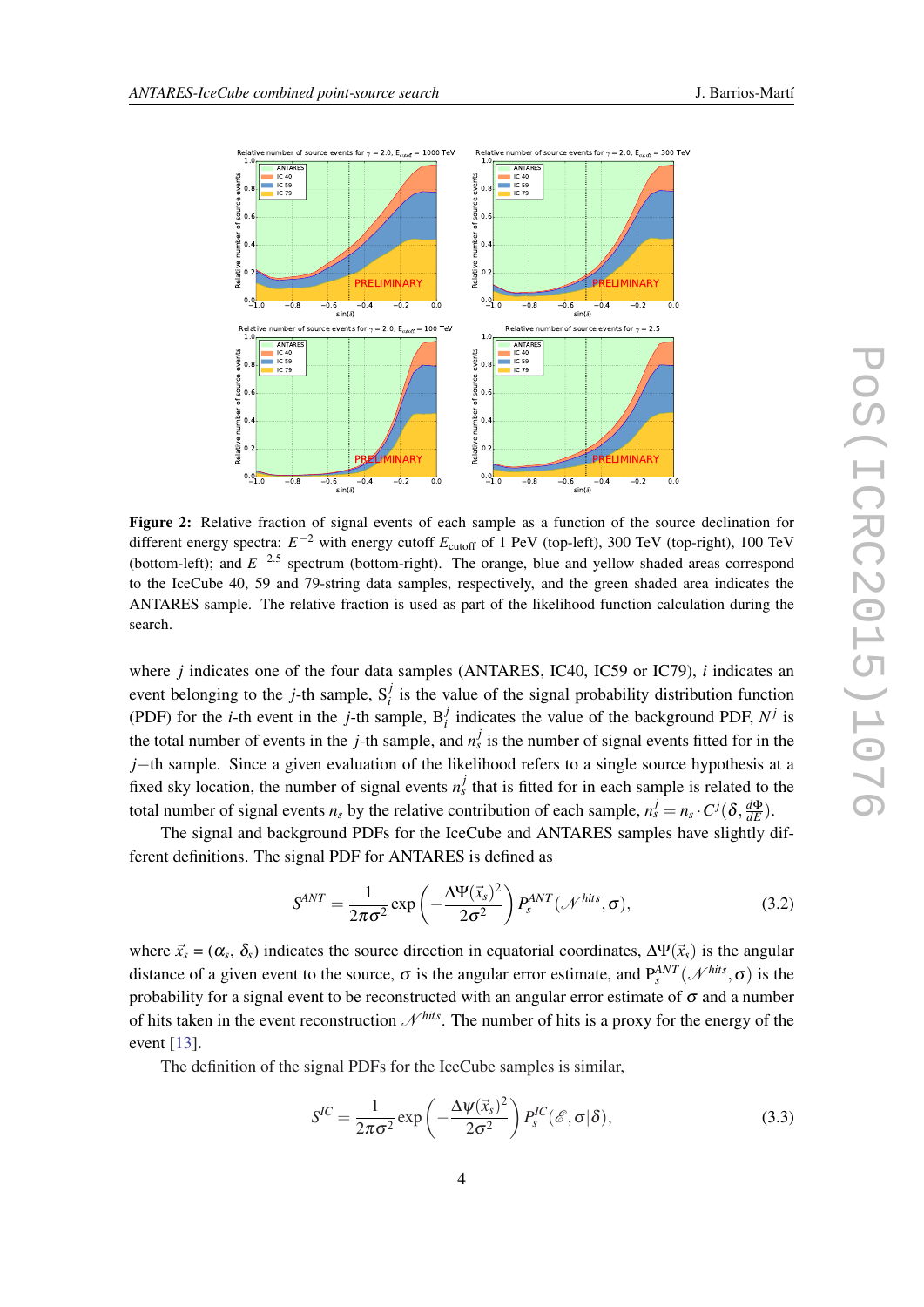where the main difference lies in the use of the reconstructed energy,  $\mathscr{E}$ , and the declination dependence of the probability for a signal event to be reconstructed with a given  $\sigma$  and  $\mathscr E$ . Details about the reconstructed energy proxy can be found in [\[7\]](#page-7-0) and [\[14](#page-7-0)]. The declination dependence is needed mainly because of the event selection cut on reconstructed energy, which is designed to reduce the atmospheric muon background.

Background events are expected to be distributed uniformly in right ascension. The background PDFs are in fact obtained from the experimental data itself. The definitions of the PDFs are:

$$
B^{ANT} = \frac{B^{ANT}(\delta)}{2\pi} P_b^{ANT}(\mathcal{N}^{hits}, \sigma), \quad B^{IC} = \frac{B^{IC}(\delta)}{2\pi} P_b^{IC}(\mathcal{E}, \sigma | \delta), \tag{3.4}
$$

where  $B(\delta)$  is the per-solid-angle rate of observed events as a function of the declination in the corresponding sample.  $P_b^{ANT}(\mathcal{N}^{hits}, \sigma)$  and  $P_b^{IC}(\mathscr{E}, \sigma | \delta)$  characterize the distributions for background event properties, in analogy with the definitions of  $P_s^{ANT}$  and  $P_s^{IC}$  for signal events given above.

The test statistic, TS, is determined from the likelihood (Eq. [3.1\)](#page-2-0) as TS =  $\log L(\hat{n}_s) - \log L(n_s =$ 0), where  $\hat{n}_s$  is the value that maximizes the likelihood. The larger the TS, the lower the probability (p-value) of the observation to be produced by the expected background. Simulations are performed to obtain the distributions of the TS. The significance (specifically, the p-value) of an observation is determined by the fraction of TS values which are larger or equal to the observed TS.

The TS is calculated as a preliminary step to obtain the post-trial p-values of a search. TS distributions for the fixed-source, background-only hypotheses have been calculated in steps of 1◦ in declination from pseudo-data sets of randomized data. Because these distributions vary with declination, the preliminary TS is turned into a "pre-trial p-value" by comparing the TS obtained at the source location being examined to the background TS distribution for the corresponding declination. Post-trial significance is then estimated with pseudo-data sets and according to the type of search, as explained together with the results in Section [4.](#page-5-0)

Two different searches for point-like neutrino sources have been performed. In the candidate list search, a possible excess of neutrino events is looked for at the location of 40 pre-selected neutrino source candidates. Since the location of these sources is fixed (at known locations with an uncertainty below the angular resolution of all samples) only the number of signal events *n<sup>s</sup>* is a free parameter in the likelihood maximisation. These candidates correspond to all sources in the Southern sky considered in the previous candidate-source list searches performed in the ANTARES and IceCube point-source analyses [\[8\]](#page-7-0) [[7](#page-7-0)].

The second search is a "full sky" search, looking for a significant point-like excess anywhere in the Southern sky. For this purpose, the likelihood is evaluated in steps of  $1° \times 1°$  over the whole scanned region. Since the angular resolution of both telescopes is smaller than the cell size, the source position is taken as an additional free parameter of the likelihood to fit the best position within the boundaries.

Both the full Southern sky and candidate-list searches have been performed using an  $E^{-2}$ source spectrum in the signal PDFs. The main virtue of the energy term in the PDFs is to add power to distinguish signal neutrinos from the softer spectra of atmospheric neutrinos (∼ *E* −3.7 ) and atmospheric muons (∼ *E* −3 ). Limits for the sources in the candidate list have also been calculated for the source spectra mentioned in section [2.](#page-1-0)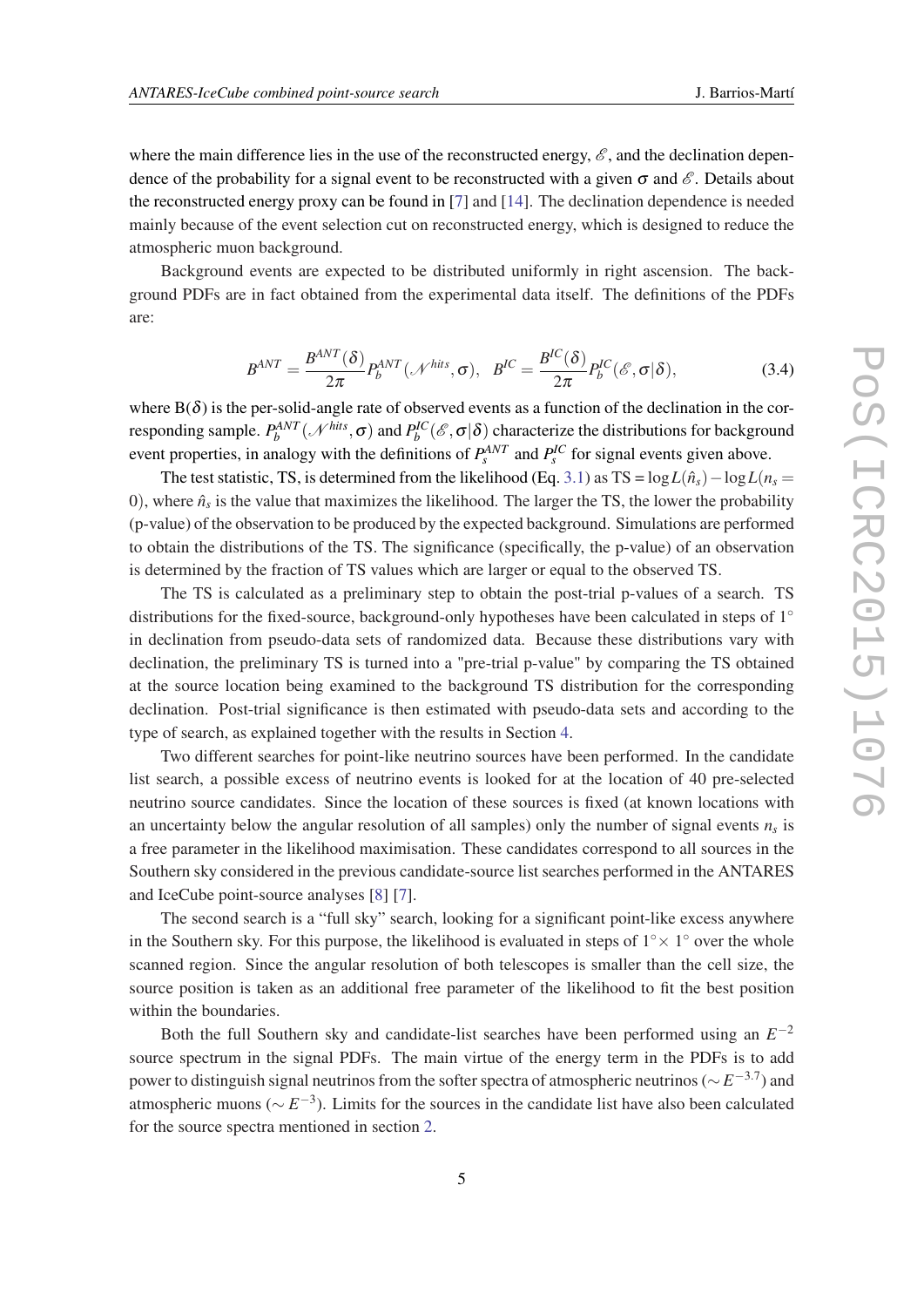#### <span id="page-5-0"></span>4. Results

No significant event clusters are found over the expected background. The most significant cluster in the full-Southern sky search is located at equatorial coordinates  $\alpha = 332.8^{\circ}$ ,  $\delta = -46.1^{\circ}$ , with best-fit  $\hat{n}_s = 7.9$  and pre-trial p-value of  $6.0 \times 10^{-7}$ . It's found that 24% of pseudo-data sets have a smaller p-value somewhere in the sky than is found in the real data; the post-trial significance is thus 24% (0.7 $\sigma$  in the one-sided sigma convention). The direction of this cluster is consistent with the second most significant cluster in the previous ANTARES point-source analysis (but also less significant).

| Name          | $\delta$ (°) | $\alpha$ (°) | $n_{\rm s}$ |       | $\phi_{F-2}^{90CL}$ | $\phi_{E_C=1PeV}^{90\%CL}$ | $\phi_{E_c=300 TeV}^{90CL}$ | $\phi_{E_C=100TeV}^{90CL}$ | $\phi_{F-2.5}^{90CL}$ |
|---------------|--------------|--------------|-------------|-------|---------------------|----------------------------|-----------------------------|----------------------------|-----------------------|
| HESSJ1741-302 | $-30.2$      | $-94.8$      | 1.6         | 0.003 | 2.5E-08             | 7.5E-06                    | 5.5E-08                     | 7.2E-08                    | 1.0E-07               |
| 3C279         | $-5.8$       | $-166.0$     | 1.1         | 0.05  | 3.1E-09             | 1.0E-06                    | 6.5E-09                     | 9.2E-09                    | 6.7E-08               |
| PKS0548-322   | $-32.3$      | 87.7         | 0.9         | 0.07  | 1.6E-08             | 5.0E-06                    | 3.8E-08                     | 4.9E-08                    | 1.4E-08               |
| ESO139-G12    | $-59.9$      | $-95.6$      | 0.8         | 0.07  | 1.8E-08             | 3.9E-06                    | $2.9E-08$                   | 3.7E-08                    | 5.1E-08               |
| HESSJ1023-575 | $-57.8$      | 155.8        | 0.8         | 0.08  | 1.7E-08             | 3.5E-06                    | 2.8E-08                     | 3.5E-08                    | 4.7E-08               |
| RCW86         | $-62.5$      | $-139.3$     | 0.2         | 0.11  | 1.4E-08             | 4.4E-06                    | 3.6E-09                     | 4.0E-08                    | 5.7E-08               |

**Table 1:** Pre-trial p-values, *p*, fitted number of source events,  $n_s$ , and 90% C.L. flux limits,  $\Phi_{v}^{90CL}$  for the different source spectra for the 6 candidate sources with the lowest p-values. Units for the flux limits for the  $E^{-2.5}$  spectra,  $\phi_{E^{-2.5}}^{90CL}$ , are given in  $GeV^{1.5}$ cm<sup>-2</sup>s<sup>-1</sup>, whereas the rest are in  $GeVcm^{-2}s^{-1}$ . The sources are sorted by their declination.

The results of the candidate source list search are presented in Table 1. No statistically significant excess is found. The most significant excess for any object in the list corresponds to HESS J1741-302 with a pre-trial p-value of 0.003. To account for trial factors, the search is performed on the same list of sources using pseudo data-sets. 11% of randomized data sets have a smaller p-value for some source than that found for the real data; the post-trial significance of the source list search is thus  $11\%$  (1.2 $\sigma$  in the one-sided sigma convention).

Table 1 provides the pre-trial p-values, best-fit signal events *n<sup>s</sup>* and flux upper limits (under different assumptions of the energy spectrum) for the six sources with the lowest p-value. Figure [3](#page-6-0) shows the sensitivities and limits for this search (assuming an  $E^{-2}$  spectrum) in comparison with the previously published ANTARES and IceCube analyses of the same data. The point source sensitivity in a substantial region of the sky, centered approximately at the declination of the Galactic Center ( $\delta = -30^{\circ}$ ), can be seen to have improved by up to a factor of two. Similar gains in other regions of the sky can be seen for different energy spectra in Figure [4.](#page-6-0)

### 5. Conclusion

We have presented the first combined point-source analysis of data from the ANTARES and IceCube detectors. The combination of their different characteristics, in particular IceCube's larger size and ANTARES' location in the Northern hemisphere, complement each other for Southern sky searches. We have calculated the sensitivity to point sources and, with respect to an analysis of either data set alone, found that up to a factor of two improvement is achieved in different regions of the Southern sky, depending on the energy spectrum of the source. Two joint analyses of the data sets have been performed: a search over the whole Southern sky for a point-like excess of neutrino events, and a targeted analysis of 40 pre-selected candidate source objects. The largest excess in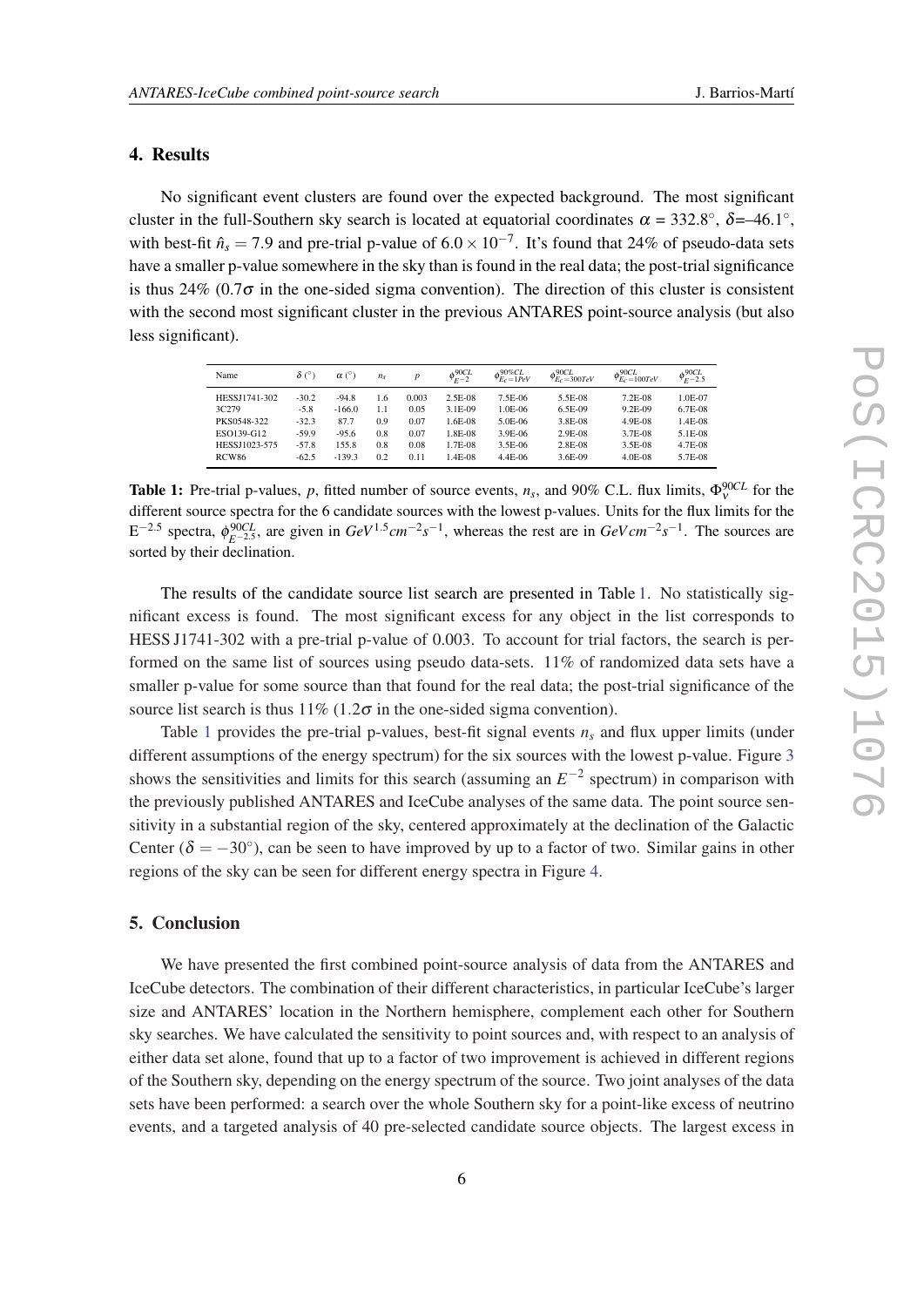<span id="page-6-0"></span>

Figure 3: 90% CL sensitivities and limits (Neyman method) for the neutrino emission from point sources as a function of source declination in the sky, for an assumed  $E^{-2}$  energy spectrum of the source. Green points indicate the actual limits on the candidate sources. The green line indicates the sensitivity of the combined search. Blue and red curves/points indicate the published sensitivities/limits for the IceCube and ANTARES analyses, respectively.



Figure 4: Point source sensitivities and limits for the following energy spectra: *E* <sup>−</sup><sup>2</sup> with a square-root exponential cut-off at  $E = 1$  PeV (top left),  $E = 300$  TeV (top right),  $E = 100$  TeV (bottom left) and  $E^{-2.5}$ unbroken power-law (bottom right). Green points indicate the actual limits on the candidate sources. The green line indicates the sensitivity for the combined search. Blue and red curves/points indicate the sensitivities for the individual IceCube and ANTARES analyses, respectively.